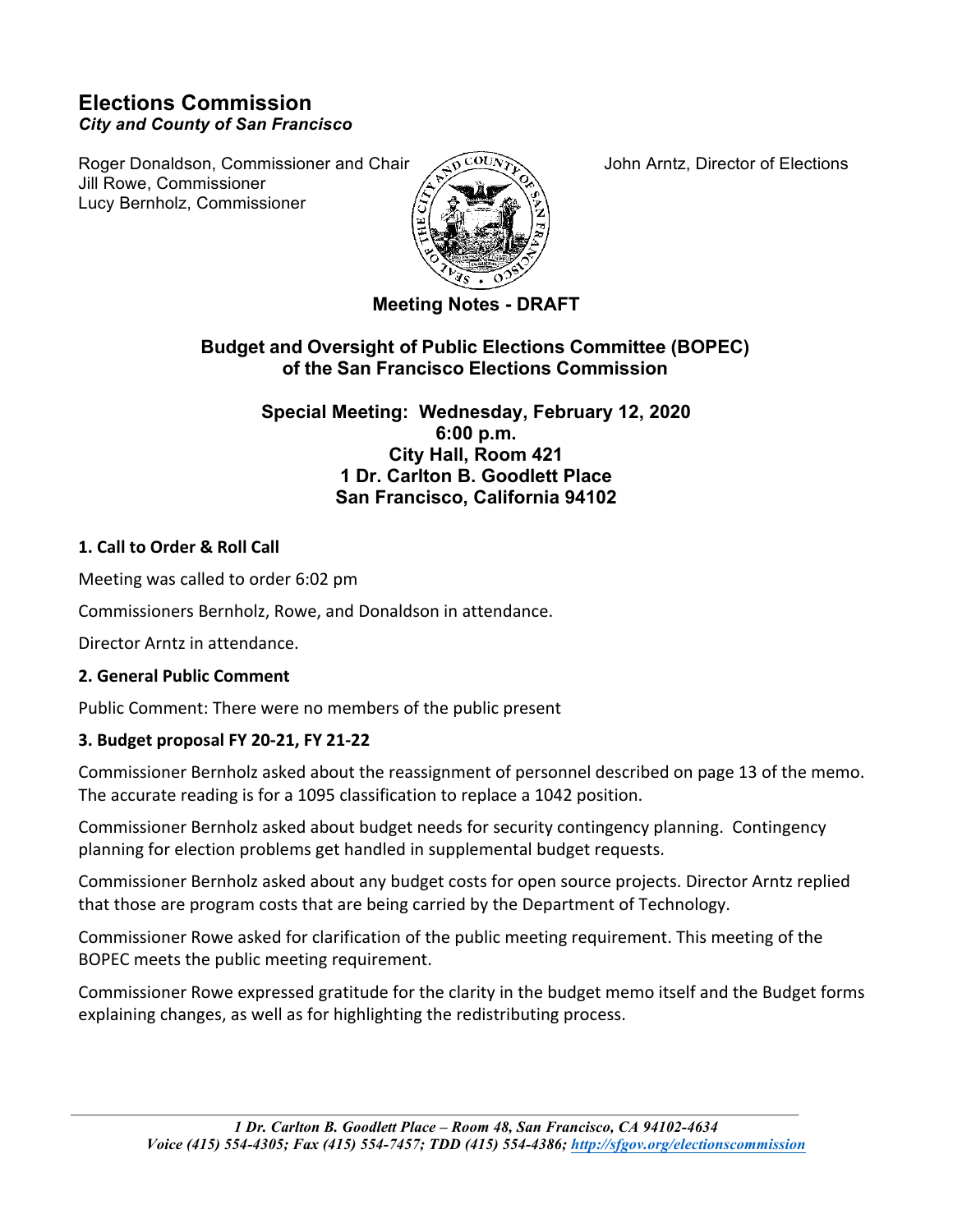Commissioner Rowe asked about the state grant to cover equipment costs. Director Arntz clarified that the grant request is a reimbursement for partial costs. The Counties are getting a higher reimbursement rate. 

Commissioner Donaldson asked clarification that the state monies in the grant require the Board of Supervisors approval. Director Arntz does not anticipate any difficulties with this process.

Commissioner Rowe asked for clarification about the changes at the Assistant Deputy Director position. The Department has two budgeted spots for 2 Deputy Directors although only one has been filled, Director Arntz prefers to fill these positions from within via promotion. There is currently an Assistant Deputy Director, one Deputy Director and one vacant Deputy Director position.

Commissioner Donaldson asked where the State grants come into the budget (p 3 of the budget memo, page 3 of 21 of budget worksheets) The memo notes that there is \$4.5 million in grant funds but the budget summary doesn't add up to 4.5 million. This is because some of these expenses were incurred in 2018-2019 and the remainder is allocated across upcoming Fiscal Years. (See page 10)

Commissioner Donaldson asked about the consultants for redistricting processes. Director Arntz noted that there are very few qualified individuals; and the budget request is partially influenced by the competitive nature of the market for these individuals. He is confident that this will help ensure the work is done within the legal timeline and accurately. Commissioner Donaldson asked follow up about the full budget request for redistricting  $-$  it includes the consultant, staff time to support the consultant for running community meetings, computer software, new maps, meeting supplies, etc.

Commissioner Rowe noted the length of the redistricting process, thanked Director Arntz for the detailed budget, and noted the importance of taking this up quickly at the Commission.

Commissioner Donaldson asked about the location of the fourth voting center. No area has yet been determined, criteria is based on those areas that have lower than city average turnout. Voting centers are supplemental to polling places and are intended to help increase turnout. Voting centers have higher costs than polling places in counties with vote by mail.

Commissioner Donaldson clarified that \$1.4 million in costs (as noted in budget) is for all the voting centers. 

Commissioner Donaldson asked about continuing the nonprofit grants for outreach. Director Arntz department believes the nonprofit grant program for outreach is worth the costs. The outreach/education program is tied to RCV elections, which is not the case in March 2020 but does apply to November 3, 2020 election. Progress reports and information on the effectiveness of these outreach grants can be acquired from the Department of Elections.

Commissioner Donaldson commended the efforts to increase efficiencies in the department – especially through the self-service tools on the Department's website - and asked if there was anything needed from the Commission. Director Arntz thanked him and said that the Department has been successful in holding down costs through these efficiencies given the ongoing, cyclical nature of elections.

Commissioner Donaldson asked if there is any concerns related to the budget given the Department's strategic plan. Director Arntz expressed confidence that the budget will cover the Department's increased workload.